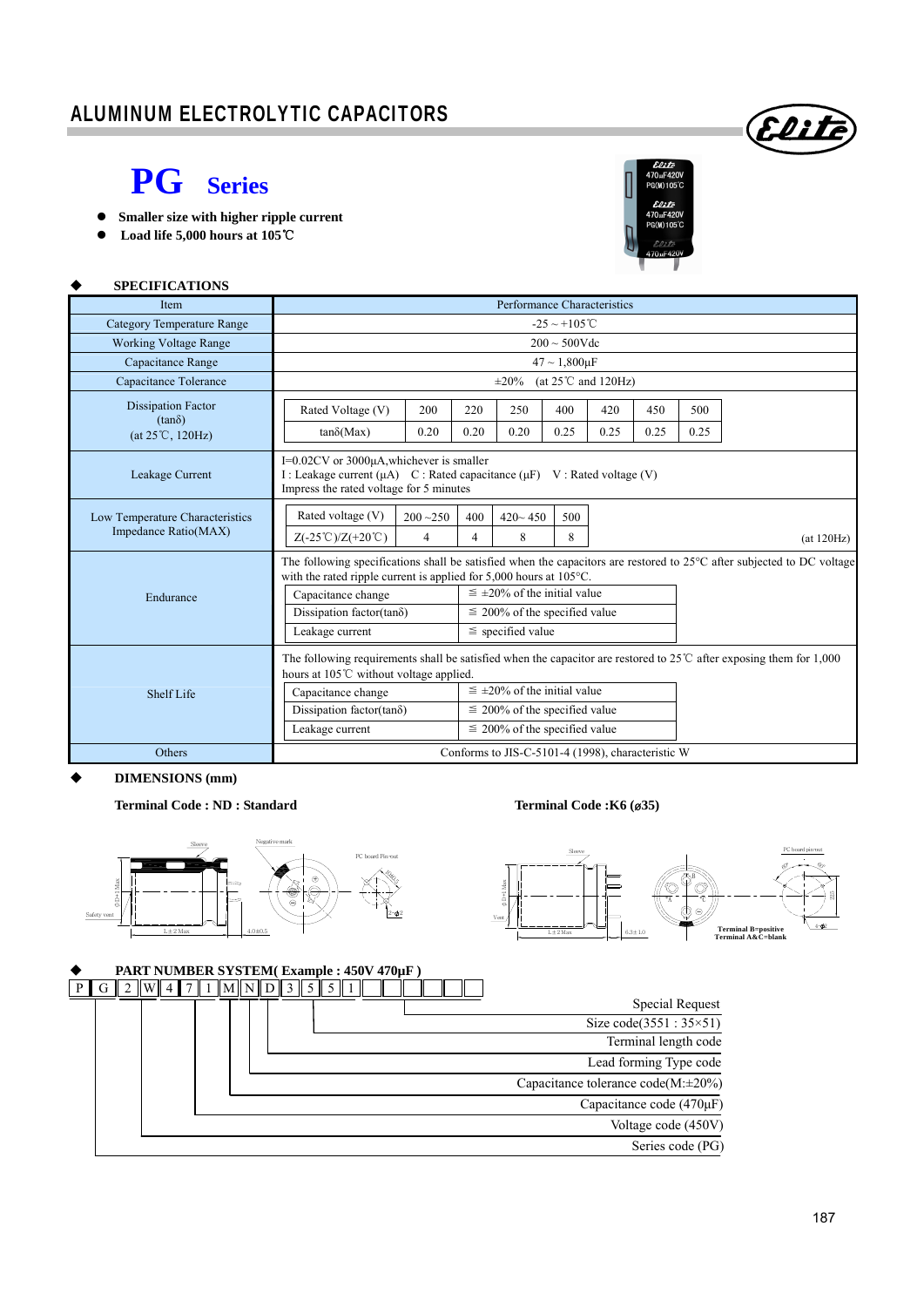

# **PG Series**

### **Case size & Permissible rated ripple current (mA rms) 120Hz / 105**℃

| $\sqrt{dc}$              |                     | <b>200</b> |                     |           |                     | Vdc       | 220                 |           |           |                     |                        |                        |           |                     |           |                     |      |
|--------------------------|---------------------|------------|---------------------|-----------|---------------------|-----------|---------------------|-----------|-----------|---------------------|------------------------|------------------------|-----------|---------------------|-----------|---------------------|------|
| ΦD                       | $\Phi$ 22           |            | $\Phi$ 25           |           | $\Phi$ 30           |           | $\Phi$ 35           |           | $\Phi D$  | $\Phi$ 22           |                        | $\Phi$ 25<br>$\Phi$ 30 |           | $\Phi$ 35           |           |                     |      |
| uF                       | $\Phi$ D $\times$ L | RC         | $\Phi$ D $\times$ L | RC        | $\Phi$ D $\times$ L | RC        | $\Phi$ D $\times$ L | RC        | uF        | $\Phi$ D $\times$ L | RC                     | $\Phi$ D $\times$ L    | RC        | $\Phi$ D $\times$ L | RC        | $\Phi$ D $\times$ L | RC   |
| 270                      | $22\times30$        | 1010       |                     |           |                     |           |                     |           | 220       | $22\times30$        | 900                    |                        |           |                     |           |                     |      |
| 330                      | $22\times35$        | 1150       |                     |           |                     |           |                     |           | 270       | $22\times30$        | 950                    |                        |           |                     |           |                     |      |
| 390                      | $22\times 40$       | 1210       | $25\times30$        | 1200      |                     |           |                     |           | 330       | $22\times35$        | 1200                   | $25\times30$           | 1150      |                     |           |                     |      |
| 470                      | $22\times 45$       | 1330       | $25\times35$        | 1320      |                     |           |                     |           | 390       | $22\times 40$       | 1300                   | $25\times35$           | 1320      |                     |           |                     |      |
| 560                      | $22\times50$        | 1470       | $25\times40$        | 1460      | $30\times30$        | 1460      |                     |           | 470       | $22\times 45$       | 1520                   | $25\times40$           | 1400      | $30\times30$        | 1350      |                     |      |
| 680                      |                     |            | $25\times 45$       | 1620      | $30\times35$        | 1630      |                     |           | 560       | $22\times50$        | 1610                   | $25\times 45$          | 1510      | $30\times35$        | 1510      |                     |      |
| 820                      |                     |            | $25 \times 50$      | 1780      | $30\times40$        | 1830      | $35\times30$        | 1820      | 680       |                     |                        | $25 \times 50$         | 1710      | $30\times40$        | 1660      | $35\times30$        | 1620 |
| 1000                     |                     |            |                     |           | $30 \times 45$      | 2100      | $35\times35$        | 2100      | 820       |                     |                        |                        |           | $30 \times 45$      | 1820      | $35\times35$        | 1760 |
| 1200                     |                     |            |                     |           | $30\times50$        | 2410      | $35\times40$        | 2420      | 1000      |                     |                        |                        |           | $30\times50$        | 2160      | $35\times40$        | 2140 |
| 1500                     |                     |            |                     |           |                     |           | $35\times50$        | 2810      | 1200      |                     |                        |                        |           |                     |           | $35\times45$        | 2520 |
| 1800                     |                     |            |                     |           |                     |           |                     |           | 1500      |                     |                        |                        |           |                     |           | $35\times50$        | 2960 |
| $\overline{\text{V}}$ dc |                     |            |                     |           | 250                 |           |                     |           | Vdc       |                     |                        |                        |           | 400                 |           |                     |      |
| $\Phi D$                 | $\Phi$ 22           |            | $\Phi$ 25           |           | $\Phi$ 30           |           | $\Phi$ 35           |           | $\Phi$ D  |                     | $\Phi$ 22<br>$\Phi$ 25 |                        |           |                     | $\Phi$ 30 | $\Phi$ 35           |      |
| uF                       | $\Phi$ D $\times$ L | RC         | $\Phi$ D $\times$ L | RC        | $\Phi$ D $\times$ L | RC        | $\Phi$ D $\times$ L | RC        | uF        | $\Phi$ D $\times$ L | RC                     | $\Phi$ D $\times$ L    | RC        | $\Phi$ D $\times$ L | RC        | $\Phi$ D $\times$ L | RC   |
| 120                      |                     |            |                     |           |                     |           |                     |           | 68        | $22\times25$        | 470                    |                        |           |                     |           |                     |      |
| 150                      |                     |            |                     |           |                     |           |                     |           | 82        | $22\times25$        | 580                    |                        |           |                     |           |                     |      |
| 180                      |                     |            |                     |           |                     |           |                     |           | 100       | $22\times30$        | 640                    | $25\times25$           | 640       |                     |           |                     |      |
| 220                      | $22\times30$        | 910        |                     |           |                     |           |                     |           | 120       | $22\times35$        | 690                    | $25\times30$           | 680       |                     |           |                     |      |
| 270                      | $22\times35$        | 1050       |                     |           |                     |           |                     |           | 150       | $22\times 40$       | 810                    | $25\times30$           | 810       | $30 \times 25$      | 750       |                     |      |
| 330                      | $22\times 40$       | 1170       | $25\times35$        | 1160      |                     |           |                     |           | 180       | $22\times 45$       | 900                    | $25\times35$           | 890       | $30\times30$        | 870       |                     |      |
| 390                      | $22\times 45$       | 1360       | $25\times40$        | 1330      | $30\times30$        | 1360      |                     |           | 220       | $22\times50$        | 1010                   | $25\times40$           | 1000      | $30\times35$        | 1000      | $35\times30$        | 1000 |
| 470                      | $22\times50$        | 1460       | $25\times 45$       | 1430      | $30\times35$        | 1510      |                     |           | 270       |                     |                        | $25 \times 50$         | 1100      | $30\times40$        | 1100      | $35\times30$        | 1110 |
| 560                      |                     |            | $25 \times 50$      | 1640      | $30\times40$        | 1640      |                     |           | 330       |                     |                        |                        |           | $30\times45$        | 1310      | $35\times35$        | 1310 |
| 680                      |                     |            |                     |           | $30\times45$        | 1820      | $35\times35$        | 1820      | 390       |                     |                        |                        |           | $30\times50$        | 1410      | $35\times40$        | 1420 |
| 820                      |                     |            |                     |           | $30\times50$        | 1990      | $35\times40$        | 2030      | 470       |                     |                        |                        |           |                     |           | $35\times45$        | 1530 |
| 1000                     |                     |            |                     |           |                     |           | $35\times45$        | 2140      | 560       |                     |                        |                        |           |                     |           | $35\times50$        | 1680 |
| 1200                     |                     |            |                     |           |                     |           | $35\times50$        | 2760      | 680       |                     |                        |                        |           |                     |           | $35\times55$        | 1880 |
| $\sqrt{\text{d}}c$       |                     |            |                     |           | 420                 |           |                     |           | Vdc       |                     |                        |                        |           | 450                 |           |                     |      |
| $\Phi$ D                 |                     | $\Phi$ 22  |                     | $\Phi$ 25 |                     | $\Phi$ 30 |                     | $\Phi$ 35 | $\Phi D$  |                     | $\Phi$ 22              |                        | $\Phi$ 25 |                     | $\Phi$ 30 | $\Phi$ 35           |      |
| uF                       | $\Phi$ D $\times$ L | RC         | $\Phi$ D×L          | RC        | $\Phi$ D $\times$ L | RC        | ΦD×L                | RC        | <b>uF</b> | $\Phi$ D $\times$ L | RC                     | $\Phi$ D $\times$ L    | RC        | $\Phi$ D $\times$ L | RC        | $\Phi$ D $\times$ L | RC   |
| 68                       | $22 \times 25$      | 460        |                     |           |                     |           |                     |           | 68        | $22\times25$        | 490                    |                        |           |                     |           |                     |      |
| 82                       | $22\times30$        | 590        | $25\times25$        | 600       |                     |           |                     |           | 82        | $22\times30$        | 590                    |                        |           |                     |           |                     |      |
| 100                      | $22\times35$        | 630        | $25\times30$        | 620       |                     |           |                     |           | 100       | $22\times35$        | 640                    | $25\times30$           | 640       | $30 \times 25$      | 580       |                     |      |
| 120                      | $22\times 40$       | 670        | $25\times30$        | 700       | $30\times25$        | 750       |                     |           | 120       | $22\times 40$       | 690                    | $25\times35$           | 690       | $30 \times 25$      | 670       |                     |      |
| 150                      | $22\times 45$       | 790        | $25\times35$        | 800       | $30\times30$        | 770       |                     |           | 150       | $22\times 45$       | 810                    | $25\times40$           | 810       | $30\times30$        | 740       | $35\times25$        | 690  |
| 180                      | $22\times50$        | 880        | $25\times40$        | 870       | $30\times30$        | 890       |                     |           | 180       | $22\times50$        | 900                    | $25\times 45$          | 870       | $30\times35$        | 840       | $35\times30$        | 790  |
| 220                      |                     |            | $25\times 45$       | 990       | $30\times35$        | 1050      | $35\times30$        | 980       | 220       |                     |                        | $25 \times 50$         | 1010      | $30\times40$        | 940       | $35\times30$        | 970  |
| 270                      |                     |            | $25\times50$        | 1270      | $30\times40$        | 1100      | $35\times35$        | 1080      | 270       |                     |                        |                        |           | $30\times 45$       | 1070      | $35\times35$        | 1080 |
| 330                      |                     |            |                     |           | $30\times45$        | 1260      | $35\times40$        | 1230      | 330       |                     |                        |                        |           | $30\times50$        | 1210      | $35\times40$        | 1250 |
| 390                      |                     |            |                     |           | $30\times50$        | 1380      | $35\times45$        | 1350      | 390       |                     |                        |                        |           |                     |           | $35\times45$        | 1380 |
| 470                      |                     |            |                     |           |                     |           | $35\times50$        | 1450      | 470       |                     |                        |                        |           |                     |           | $35\times50$        | 1560 |
| 560                      |                     |            |                     |           |                     |           | $35\times55$        | 1650      | 560       |                     |                        |                        |           |                     |           |                     |      |